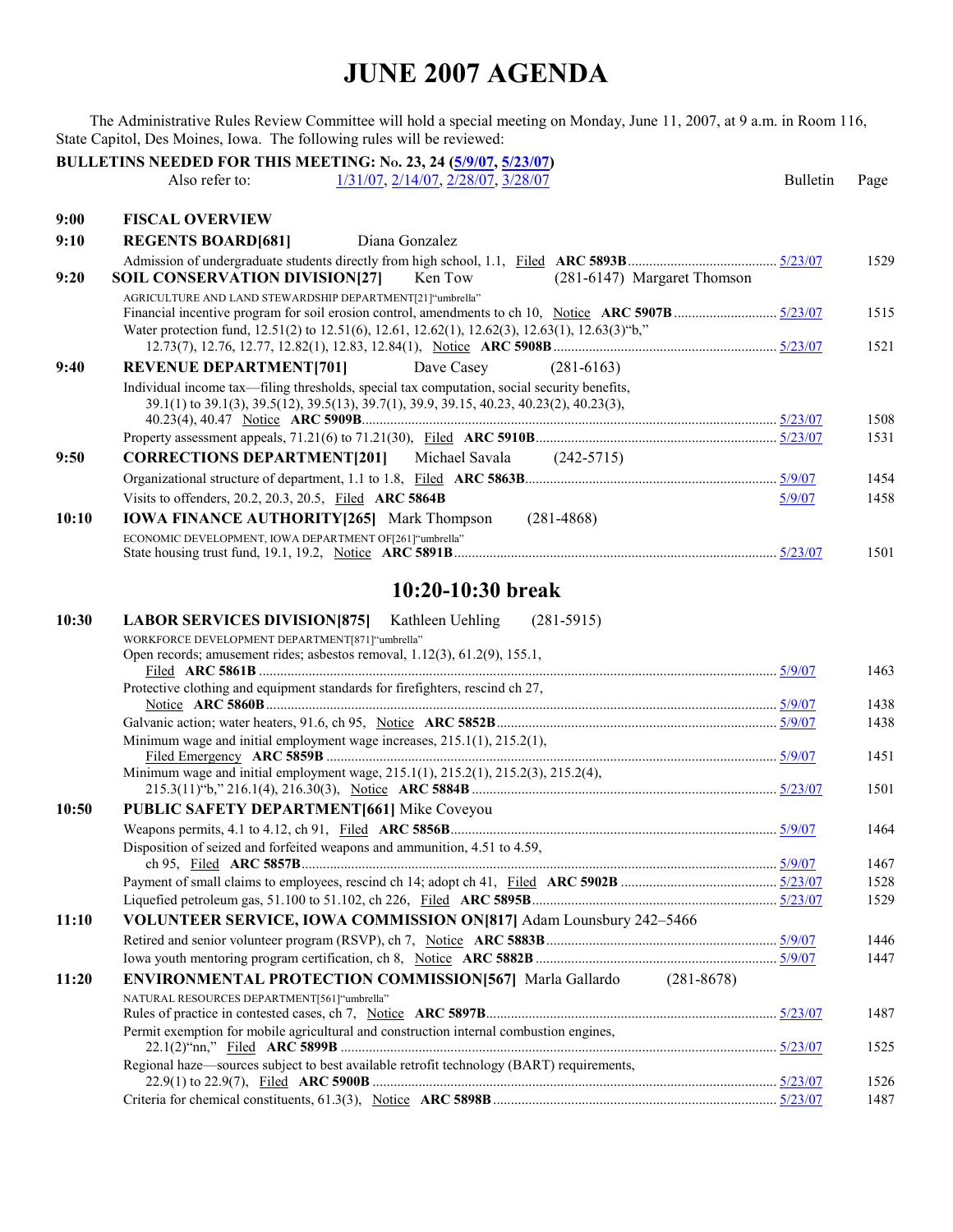|       | <b>ENVIRONMENTAL PROTECTION COMMISSION[567]</b> continued                                                                                       |                |      |
|-------|-------------------------------------------------------------------------------------------------------------------------------------------------|----------------|------|
|       | Nonpoint source pollution control set–aside programs, 93.3(2), 93.5(1), 93.5(3), 93.5(5) to 93.5(10),                                           |                | 1495 |
| 11:40 | <b>NATURAL RESOURCE COMMISSION[571]</b> Marla Gallardo (281-8678)                                                                               |                |      |
|       | NATURAL RESOURCES DEPARTMENT[561]"umbrella"<br>Bobcats, beavers, otters—season dates, quotas, grace and tagging periods, 108.4, 108.6 to 108.8, |                | 1441 |
|       |                                                                                                                                                 |                | 1442 |
| 11:50 | <b>COMMITTEE BUSINESS</b>                                                                                                                       |                |      |
|       | ---Approve minutes---July 2007 meeting--- Miscellaneous                                                                                         |                |      |
|       | 12:00-1:00 lunch                                                                                                                                |                |      |
| 1:00  | <b>EDUCATION DEPARTMENT[281] Carol Greta</b><br>$(281 - 5296)$                                                                                  |                |      |
|       |                                                                                                                                                 |                | 1430 |
|       | Funding for children residing in state institutions or mental health institutes, 34.4, 34.11(9),                                                |                | 1458 |
|       | Iowa vocational rehabilitation services, ch 56 title, 56.1, 56.3 to 56.6, 56.9 to 56.12,                                                        |                |      |
|       | 56.13(1) "b," 56.14, 56.16 to 56.18, 56.19(2) "c," 56.20, 56.21, 56.23, 56.24,                                                                  |                | 1431 |
| 1:20  | <b>EDUCATIONAL EXAMINERS BOARD[282]</b> Maurer, George (281-5849)                                                                               |                |      |
|       | EDUCATION DEPARTMENT[281]"umbrella"                                                                                                             |                |      |
|       | <b>SPECIAL REVIEW</b>                                                                                                                           |                |      |
|       | requirements for a Statement of Professional Recognition (SPR) for school nurses, 14.140(11).                                                   | <b>SPECIAL</b> |      |
| 2:10  | <b>HUMAN SERVICES DEPARTMENT[441]</b> Nancy Freudenberg (281-8438)                                                                              |                |      |
|       | Food assistance program—eligibility, 65.8(1)"b"(4), 65.8(5)"b"(4), 65.8(7), 65.8(7)"a" and "b,"                                                 |                | 1498 |
|       |                                                                                                                                                 |                | 1459 |
|       | Mandatory interviews eliminated for Medicaid programs, $75.1(35)$ "j"(2), $75.52(1)$ , $75.52(1)$ "a,"                                          |                | 1435 |
|       | Rehabilitative treatment services and rehabilitation services for adults with                                                                   |                |      |
|       | chronic mental illness—references eliminated, 77.38, 77.42, 78.42, 78.48, 79.1(2), 79.1(19),                                                    |                |      |
|       | Medicaid payment for routine physical examinations, $78.1(1)$ "b," $92.8(1)$ ,                                                                  |                | 1499 |
|       |                                                                                                                                                 |                | 1500 |
|       | Purchase of family planning services; adult services, 130.7, 150.3(4)"a," 150.3(5)"p"(2),                                                       |                |      |
|       |                                                                                                                                                 |                | 1436 |
|       | State payment program—county of residence, 153.51, 153.53(1), 153.53(5), Notice ARC 5880B, also                                                 |                | 1460 |
|       | Child care services, 170.2(1) "c"(1), 170.2(4) "a" and "b," 170.3(5), 170.4(2), 170.4(2) "a,"                                                   | 5/9/07         | 1461 |
|       | SPECIAL DEMONSTRATION-Annual Medicaid cards                                                                                                     |                |      |
|       | SPECIAL REVIEW-Prior ARRC review required                                                                                                       |                |      |
|       | County reporting of MH data--25.41                                                                                                              |                |      |
|       | Citizenship documentation--75.11(2)                                                                                                             |                |      |
|       | Personal needs allowance -- 75.16(2)                                                                                                            |                |      |
|       | Service rate increases -- 150, 156, 185                                                                                                         |                |      |
|       | NO REPRESENTATIVE REQUESTED TO APPEAR                                                                                                           |                |      |
|       | <b>ADMINISTRATIVE SERVICES DEPARTMENT[11]</b>                                                                                                   |                |      |
|       |                                                                                                                                                 |                | 1525 |
|       | <b>DENTAL EXAMINERS BOARD[650]</b>                                                                                                              |                |      |
|       | PUBLIC HEALTH DEPARTMENT[641]"umbrella"                                                                                                         |                |      |

| Nursing facilities added to list of public health settings, 10.5(1), |      |
|----------------------------------------------------------------------|------|
|                                                                      | 1524 |
|                                                                      | 1525 |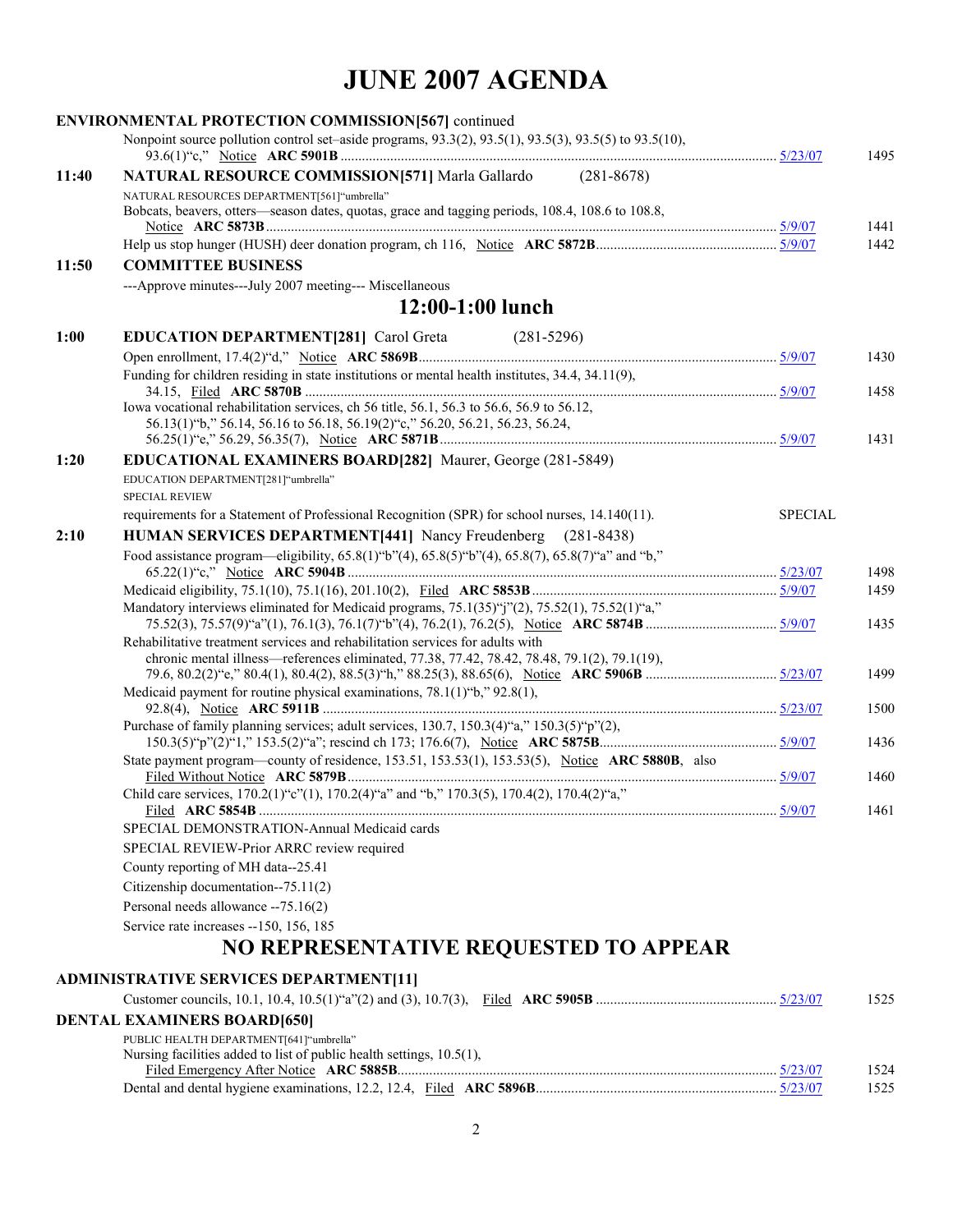| <b>EDUCATIONAL EXAMINERS BOARD[282]</b>                                                                                                                                                                                                             |              |
|-----------------------------------------------------------------------------------------------------------------------------------------------------------------------------------------------------------------------------------------------------|--------------|
| EDUCATION DEPARTMENT[281]"umbrella"                                                                                                                                                                                                                 | 1430         |
| <b>HISTORICAL DIVISION[223]</b>                                                                                                                                                                                                                     |              |
| CULTURAL AFFAIRS DEPARTMENT[221]"umbrella"                                                                                                                                                                                                          |              |
| Historical resource development program grants, ch 49,                                                                                                                                                                                              | 1451         |
| <b>INSURANCE DIVISION[191]</b>                                                                                                                                                                                                                      |              |
| COMMERCE DEPARTMENT[181]"umbrella"                                                                                                                                                                                                                  | 1451         |
| <b>IOWA PUBLIC EMPLOYEES' RETIREMENT SYSTEM[495]</b>                                                                                                                                                                                                |              |
| Benefits advisory committee; contributions; benefits; refunds; member identification number,<br>3.2(1), 4.6(1) to 4.6(3), 4.6(7), 8.5(2) "e," 9.4(2), 9.4(5), 9.4(6), 11.5(2), 11.6(4), 12.10,                                                      | 1527         |
| <b>LANDSCAPE ARCHITECTURAL EXAMINING BOARD[193D]</b>                                                                                                                                                                                                |              |
| Professional Licensing and Regulation Bureau[193]<br>COMMERCE DEPARTMENT[181]"umbrella"                                                                                                                                                             | 1527         |
| LOTTERY AUTHORITY, IOWA[531]                                                                                                                                                                                                                        |              |
|                                                                                                                                                                                                                                                     | 1439         |
| <b>MEDICAL EXAMINERS BOARD[653]</b>                                                                                                                                                                                                                 |              |
| PUBLIC HEALTH DEPARTMENT[641]"umbrella"<br>Administrative and regulatory authority, $1.3(5)$ "i," $1.3(5)$ "l"(4), $1.6$ , $1.9(6)$ "c,"                                                                                                            |              |
| Authorized pharmacist—training required to administer immunizations, 13.3(1)"a,"                                                                                                                                                                    | 1528<br>1440 |
| PHARMACY EXAMINERS BOARD[657]                                                                                                                                                                                                                       |              |
| PUBLIC HEALTH DEPARTMENT[641] "umbrella"                                                                                                                                                                                                            |              |
| Authorized pharmacist—training required to administer immunizations, 8.33(1)"a,"                                                                                                                                                                    | 1444         |
| <b>PROFESSIONAL LICENSURE DIVISION[645]</b>                                                                                                                                                                                                         |              |
| PUBLIC HEALTH DEPARTMENT[641]"umbrella"<br>Barbering, 21.1, 21.2(1)"a," 21.3, 21.4(1)"a," 21.5(3) to 21.5(6), 21.7"2," 21.12(8),                                                                                                                    |              |
|                                                                                                                                                                                                                                                     | 1502<br>1464 |
| Respiratory care, 261.14(3)"a"(2), 261.14(3)"b"(2), 262.1, 262.4, 262.6, 262.7, 262.9,                                                                                                                                                              |              |
|                                                                                                                                                                                                                                                     | 1504         |
| <b>PUBLIC HEALTH DEPARTMENT[641]</b>                                                                                                                                                                                                                |              |
| Emergency medical services providers—education, training and certification, 131.1,<br>131.4(1) "e," 131.4(4) "c," 131.4(4) "d"(5), 131.4(4) "j," 131.4(6) "a," "d" and "e,"                                                                         |              |
|                                                                                                                                                                                                                                                     | 1505         |
| <b>RACING AND GAMING COMMISSION[491]</b><br>INSPECTIONS AND APPEALS DEPARTMENT[481]<br>Licensing; informal settlements; record keeping; medication of racing animals;<br>gambling games, 1.5(1), 4.4(4), 4.6(8), 5.4(14) "b," 6.4(2), 10.4(17) "g," |              |
| Medication of racing animals, $10.4(17)$ "g," $10.7(1)$ "h" to "k," $10.7(4)$ "c," "d" and "h,"                                                                                                                                                     | 1468         |
|                                                                                                                                                                                                                                                     | 1452         |
| <b>REAL ESTATE APPRAISER EXAMINING BOARD[193F]</b>                                                                                                                                                                                                  |              |
| Professional Licensing and Regulation Bureau[193]<br>COMMERCE DEPARTMENT[181] "umbrella"                                                                                                                                                            | 1506         |
| <b>TRANSPORTATION DEPARTMENT[761]</b>                                                                                                                                                                                                               |              |
|                                                                                                                                                                                                                                                     | 1469         |
| School transportation services provided by regional transit systems, 911.5(1), 911.7(1) "b,"                                                                                                                                                        |              |
|                                                                                                                                                                                                                                                     | 1444         |